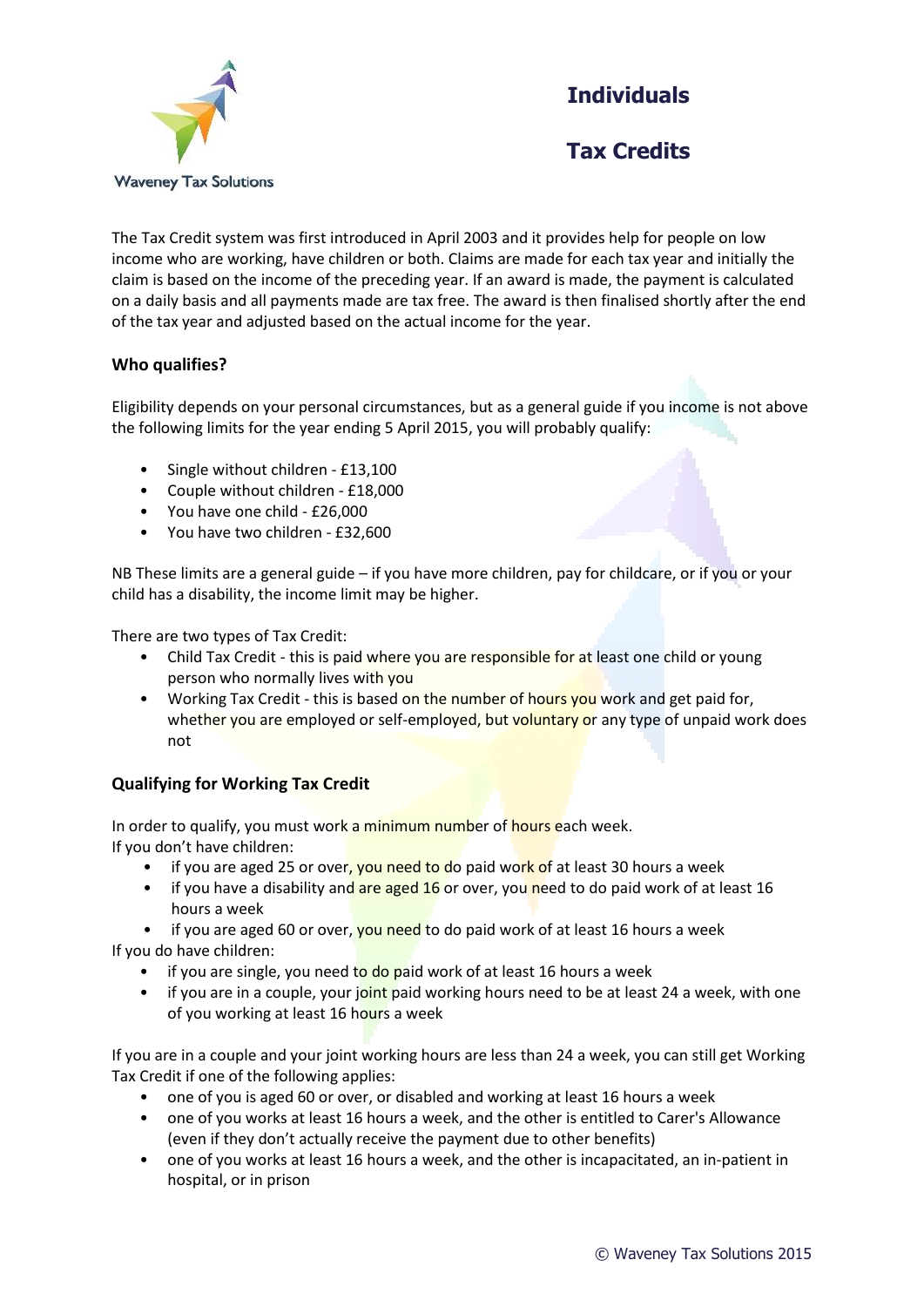

**Individuals**

**Tax Credits**

# **Qualifying for Child Tax Credit**

You can usually claim Child Tax Credit for:

- any child who lives with you, until 31 August after their 16th birthday
- children under 20, if they're in certain types of full-time, non-advanced education or on an unwaged, approved training course

You do not have to be the child's parent to make a claim – you are eligible if you are responsible for a child, which means they usually live with you and they keep their toys, clothes and personal possessions in your home.

It is of course possible for a child to live at more than one address, but only one household can claim for each child, so in this instance you need to decide who will make the claim. You cannot claim for a child who never lives with you, even if you pay maintenance for that child.

## **How much will I get?**

The system is quite complex and payments are graduated depending on the number of hours worked, the number of children and the amount of total income received. It is also affected by any childcare costs that you may make. It is based on the circumstances of the household, so if you are married, living with someone, or in a civil partnership, a joint claim must be made which will take into account the details of both parties.

Due to the number of variables, there are some rough guides available, but the best way to check how much you might be able to claim is to use the online calculator available on the HMRC website here:<http://taxcredits.hmrc.gov.uk/Qualify/DIQHousehold.aspx>

This calculator will take you through a series of steps based on the household income and children living with you and will give you an indication of how much you are likely to receive. If you believe you are entitled to a tax credit award, the next step is to make a formal claim.

#### **Making a claim for Tax Credits**

If you believe that you may be entitled to Tax Credits, it is important to make a claim as soon as possible, as any entitlement can only be backdated by a maximum of one month from the date of claim. Even if you think your income might be too high to qualify for a Tax Credit award at the moment, it is worth making a claim to protect your rights should your circumstances change.

If you are starting work you can make a claim up to 7 days before you start work, but it is not possible to make a claim in advance for an unborn baby – you must wait until the child is born before you make a claim.

To make a claim you have to fill in a claim form by contacting the Tax Credit Helpline and getting a claim form. You can't download a claim form, or make your claim online. You need to telephone the team on 0345 300 3900. The lines are open from 8am to 8pm Monday to Friday and 8am to 4pm on Saturday.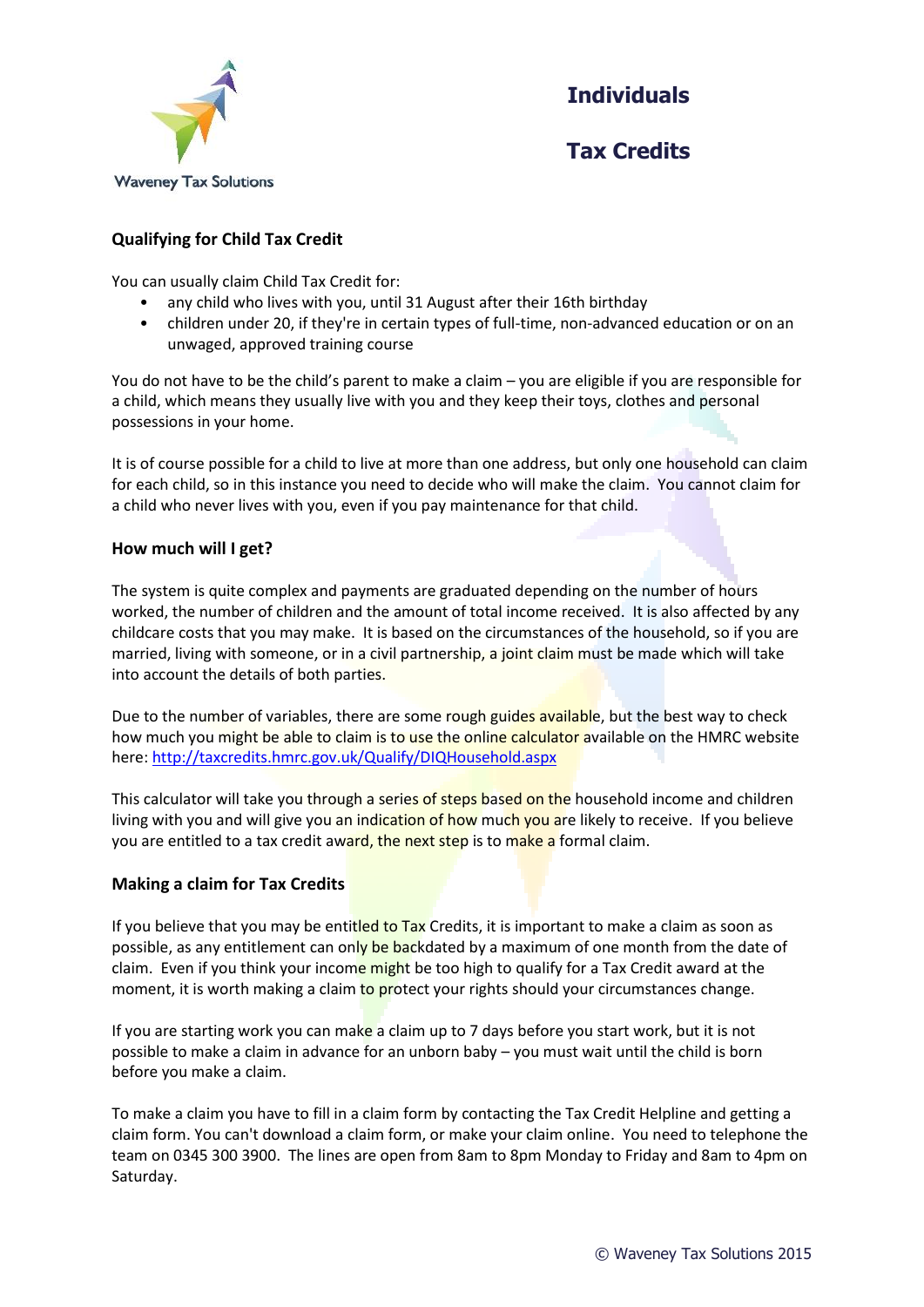

**Individuals**

**Tax Credits**

When you call, you will need your National Insurance number and the following information for the last tax year (a tax year runs from 6th April one year to 5th April of the following year):

- your employment income from your P60 or final payslip
- your taxable profit if you were self-employed
- details of any benefits you get like contribution-based Jobseeker's Allowance or Carer's Allowance
- the amount of any other income you get like savings interest, pensions or rent
- details of any childcare payments you make if you use a registered or approved provider

You will be sent a claim form within one week of calling and you should complete and return the form as soon as possible.

#### **How Tax Credits are paid**

If you have made a joint claim and you both qualify for Working Tax Credit, you can chose which one of you will receive the award. For Child Tax Credit, any award as a result of a joint claim will be paid to the main carer and you must decide which one of you that is.

Tax credits are paid directly into your chosen bank, building society or Post Office account by direct debit and you can chose whether they are credited weekly or every four weeks.

#### **What if my circumstances change?**

If your circumstances change after you have made a claim, you should notify the Tax Credits Helpline as soon as possible. If you fail to tell them of a change which would result in your Tax Credits going down within one month of that change, you could be charged a penalty of up to £300. The types of changes they need to know about are:

- change of address
- change of bank account details for the account the tax credits are credited to
- change in work either stopping work, starting work, a change in the hours you work or a change of employer
- change in income, either increasing or reducing
- change in family circumstances ceasing to live as a couple, or starting to live as a couple, an additional child living with you or a child leaving your home
- childcare changes
- change in disability status

#### **Tax Credit Renewals**

Each year you must renew your Tax Credit claim. You will be sent a renewal pack (even if you made a claim and your entitlement was nil). There are two types of renewal pack:

- Annual Review Notice only
- Annual Declaration form and Annual Review notice